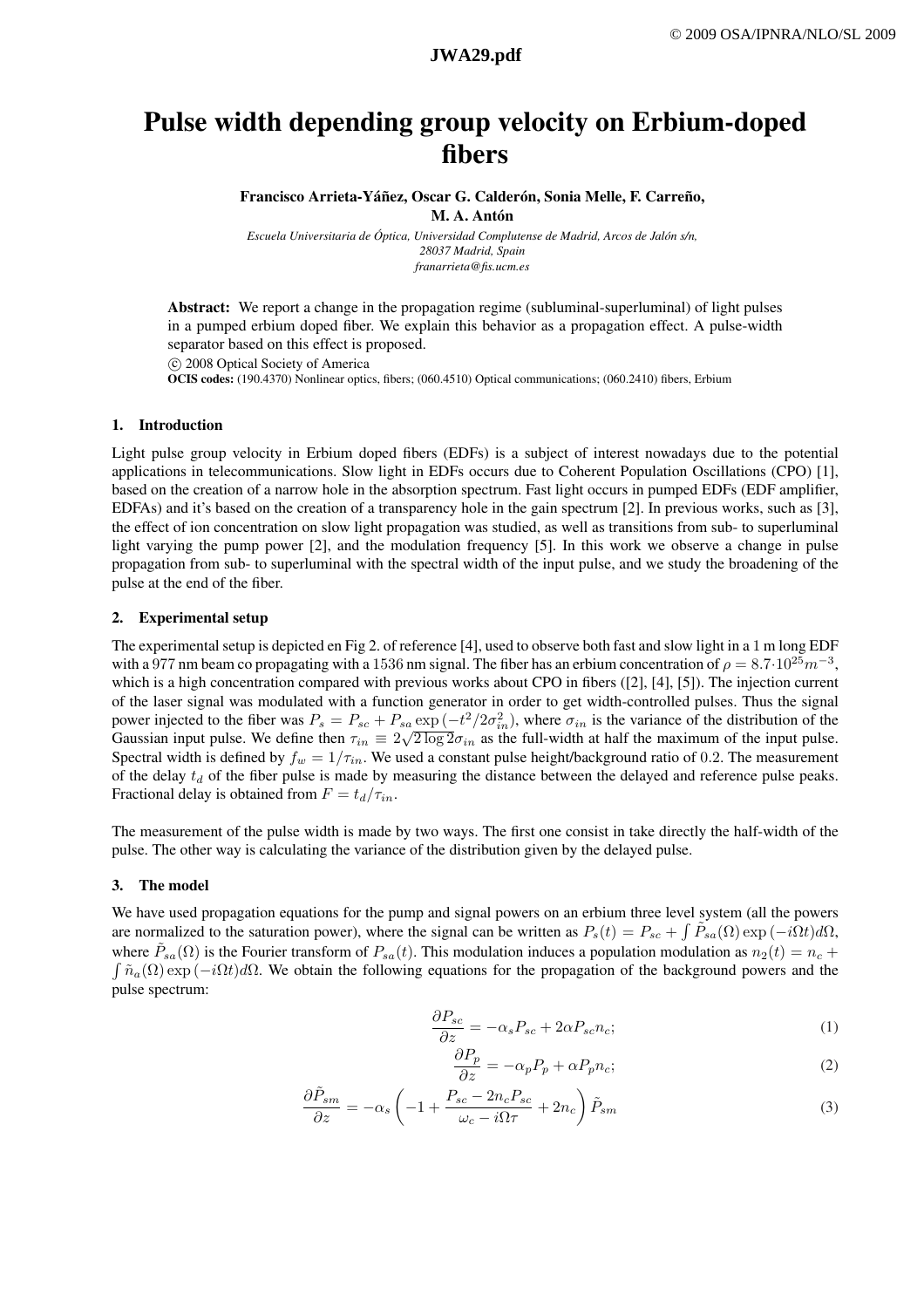## **a492\_1.pdf JWA29.pdf JWA29.pdf**

Where  $\alpha_s$  and  $\alpha_p$  are the absorbtion coefficients on the fiber for the signal and pump respectively.  $\omega$  is the central CPO frequency, defined by  $\omega_c = 1 + P_{sc} + P_p$ , and  $\tau$  is the decay time for the metastable level.

### From the real and imaginary parts of the propagation-dependent integration constant in the equation for the pulse spectrum,we obtain two equations, one for the pulse shape and the other for the complex phase. If we consider pulse spectrum as  $\tilde{P}_{sa}(\Omega) = |\tilde{P}_{sa}| \exp{(-i\varphi)}$ , the equation for the phase will be:

$$
\frac{\partial \varphi}{\partial z} = \alpha_s \left( \frac{P_{sc} - 2n_c P_{sc}}{\omega_c^2 + (\Omega \tau)^2} \right) \Omega \tau; \tag{4}
$$

#### 4. Experimental results and discussion

Pump effect: In Fig. 1 (left), fractional delay is plotted against the input pulse spectrum width. We use a constant signal background of  $P_s = 3.57$  mW and different pump powers. Due to the great absorption of the fiber, a minimum pump is needed in order to observe a outgoing signal. A maximum fractional delay of  $F = -0, 26$  is observed for a spectral width of 186 Hz. For low pump powers, only delay is observed. But for a pump power high enough (about 72 mW) we observe advancement for narrow pulses. Maximum advancement is obtained for higher pump powers.

Signal effect: In Fig. 1 (right) fractional delay is plotted against the input pulse spectrum width, for a constant pump of 102.87 mW and different signal backgrounds. We observe that transition is only possible for low signals



Fig. 1. (left) Fractional advancement dependence with spectral width for different pump (left) and signal powers (right). Pulse peak - background ratio was 20 %.

These results are consequence of a competition between absorbtion and amplification processes in the fiber. Thus, we postulate that the combination of an amplification stage followed by an absorption stage (without the needing of propagation), with an appropriate selection of the background and pump powers, can be a good device for separating different pulses depending on their width. The combination of both processes can lead to configurations where some of the frequencies are delayed and some are advanced, resulting in an advanced or delayed pulse depending on the width. Next step in the development of this device for our group will be the consideration of absorbtion and amplification dependence of slow and fast light in semiconductors.

We have also studied how pulses are broadened in the different propagation regimes. In Fig. 2 we have plotted the reference Gaussian pulse and the corresponding delayed pulse after propagating through the fiber, for different widths. They correspond to the pink points in Fig. 1 (right) ( $Ps = 1.8$  mW,  $Pp = 102.87$  mW), a case where both superluminal and subluminal behaviors are observed. Fig. 2 (left) shows a pulse of spectral width of 100 Hz, where a fractional delay of -0,14 was observed. We can see the characteristics of a delayed pulse shape, a high pulse broadening. Fig. 2 (center), shows a pulse of spectral width of 395 Hz, where fractional delay is nearly 0. Fig. 2 (right) corresponds to an advanced pulse

Using the half-width at half maximum (HWHM), we obtain that the ratio between the fiber pulse and the reference pulse increases with spectral with until the transition to superluminal, when it decreases.